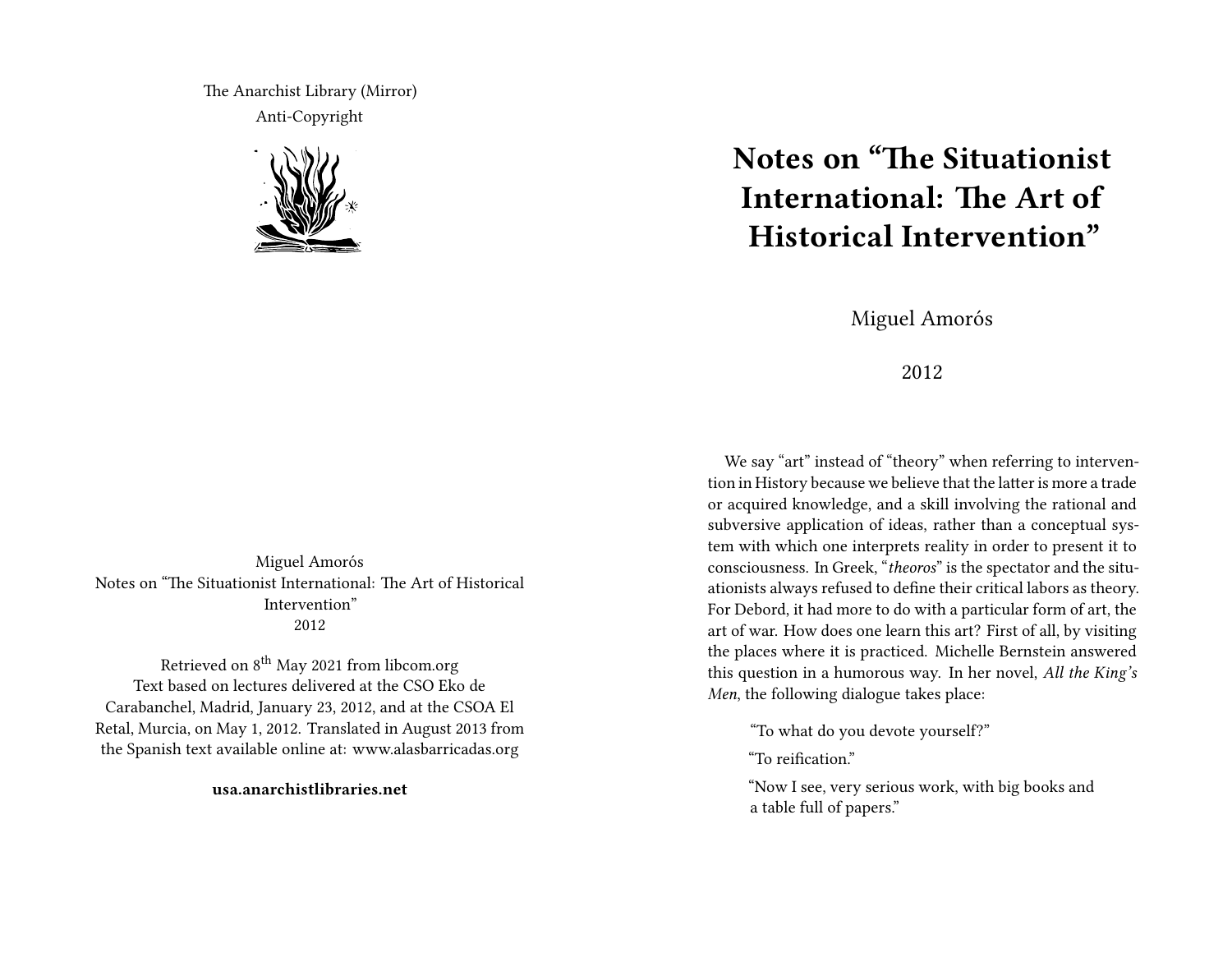## "No. I wander. For the most part, I wander."

It has been said of the S.I. that it was "the most political artistic vanguard and the most artistic political vanguard". Our presentation will consist of an attempt to provide a comprehensive explanation of the meaning of this statement. It was indeed a vanguard, a small group of people, mostly artists, people who transformed their lives into art, keeping abreast of reality, but one step ahead. In pace with their time, and the times. At least since the era of the romantic movement we have been able to confirm that cultural crises precede social crises and are the best indicators of the advent of the latter. In this connection we are not only referring to Dadaism, the cultural prelude to the Russian Revolution, but also to the "Beat" generation of Kerouac, Burroughs and Trocchi, which heralded the beginning of the American revolt of the sixties. And of course, to the S.I., which was intimately related to May '68 and the modern revolution. The vanguard was the best instrument for intervention in the crisis, and culture—which includes art—was its most appropriate field of action. It was the organizational form that expressed the fight against bourgeois culture in decomposition. The principle task of the vanguard consisted in making a clean slate of the past by constituting the destructive moment of the present. The critique of not just the dominant ethical and social values but also artistic values first assumed the form of a cultural revolution, which in its first stage was devalorizing and negative. The intentions of the vanguards were expressed more in manifestos than in works. Their works only made sense as manifestos and the way that they were publicized was indissolubly linked with their manifestos. The S.I. went further, since it denied the existence of a situationist art, authorizing only a situationist use of art. Literary or artistic deviation was the most serious crime, and was punished by expulsion. Any traffic with official culture was in flagrant contradiction with the message of the vanguard, nullifying its exemplary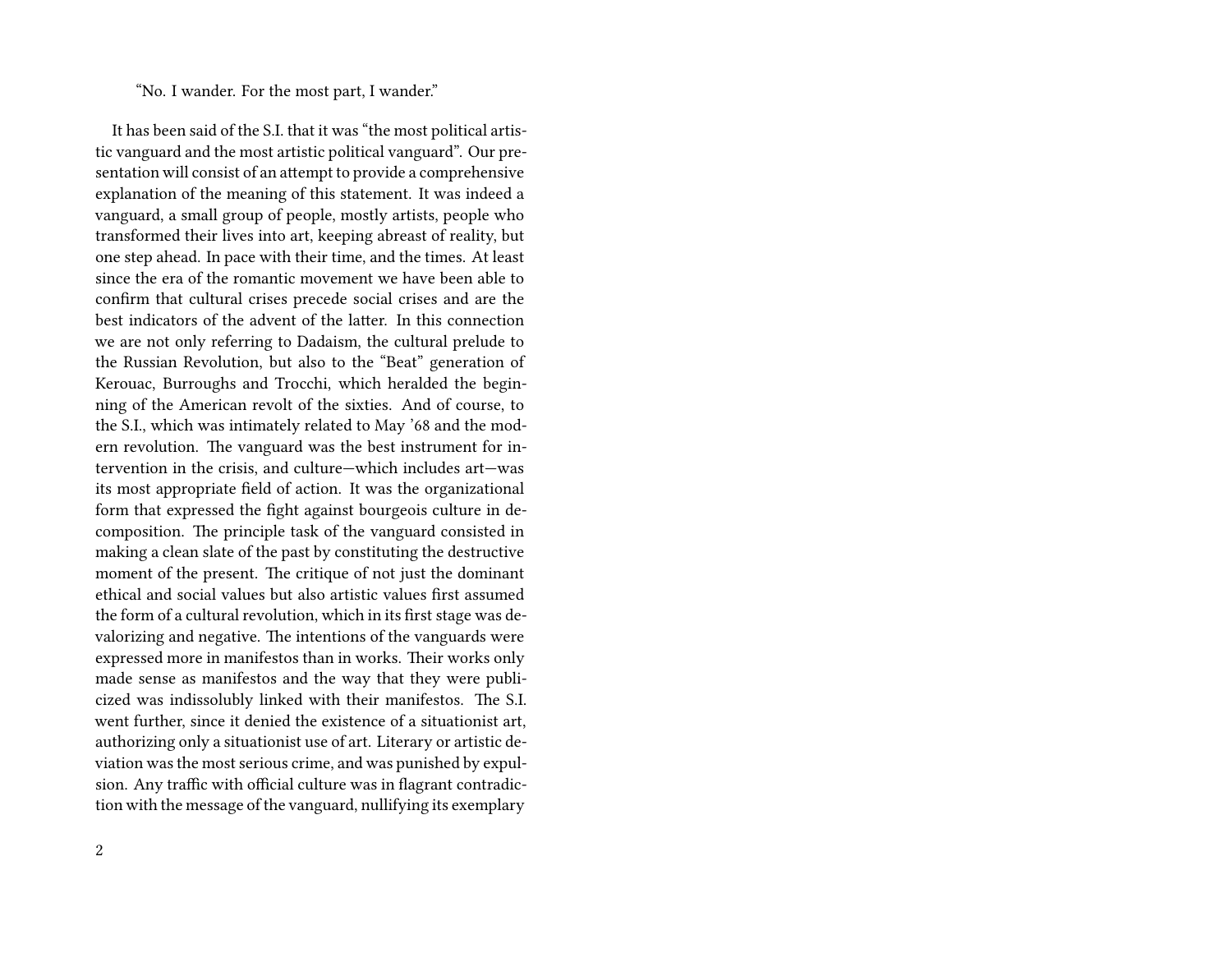the use of the new generations of leaders. They were ideas of war, with an explosive charge that must always be defused if they are to be used as a factor for innovation of power. Their use as an ideological reserve of class rule requires that precautions should be taken: something that was born on the barricades cannot easily be reconciled to resting on the shelves of a museum, nor does it allow itself so easily to be disemboweled on the dissection table. There is always the risk that, like a lost child, its real descendants will find it. Situationist ideas are a dangerous weapon in the wrong hands: then the devil wields them.

nature and undermining its very reason for existence. Exclusion was a mandate of coherence; a demand that was first put into practice by the Surrealist Movement. All the actions of the vanguard—including expulsions—were only conceived as radical and public acts of rupture, or in other words, as scandals. Scandal effectively broke with the circle of silence with which the dominant order protected itself, occupying as a counterpublicity measure the center of subversive knowledge which is the topic of our presentation. By way of scandal the overwhelming disparity of forces was compensated for, so that a tiny group could, thanks to this practice, successfully counteract the cultural mainstream.

It was with a scandal that Isidore Isou, founder of the Lettrist Movement, presented himself at the Cannes Film Festival in 1951, with his "Treatise on Slobber and Eternity" under his arm. This film was made by boldly combining cinematographic scraps, deliberately scratched and accompanied by a provocative soundtrack. The Lettrist shows sought conflict. What was concealed behind their experimental orthography, their collages, their spatterings, their poems composed of letters instead of words, their films like "The Anti-Concept" of Gil J. Wolman, or Debord's "Howlings in Favor of Sade", without images, with totally white and totally black screens, was not the appearance of a new art, but the demolition of the old one. They remind us of the previous works by the Dadaists such as the urinal that Duchamp called "Fountain", the phonetic poetry of Schwitters, or Picabia's film ironically entitled, "Intermission". According to the Lettrist vanguard the entire period of crisis has a destructive, declining stage that devalues artistic production, and a constructive, ascending stage, that is creative of new values. The destructive stage was effected by means of a methodical inflation of the production of artworks. Hence the frantic experimentalism that characterized the era we are thinking not only of the Lettrists, but also of Asger Jorn, Cage, Saura, Pollock, Resnais, Rexroth, the COBRA group, and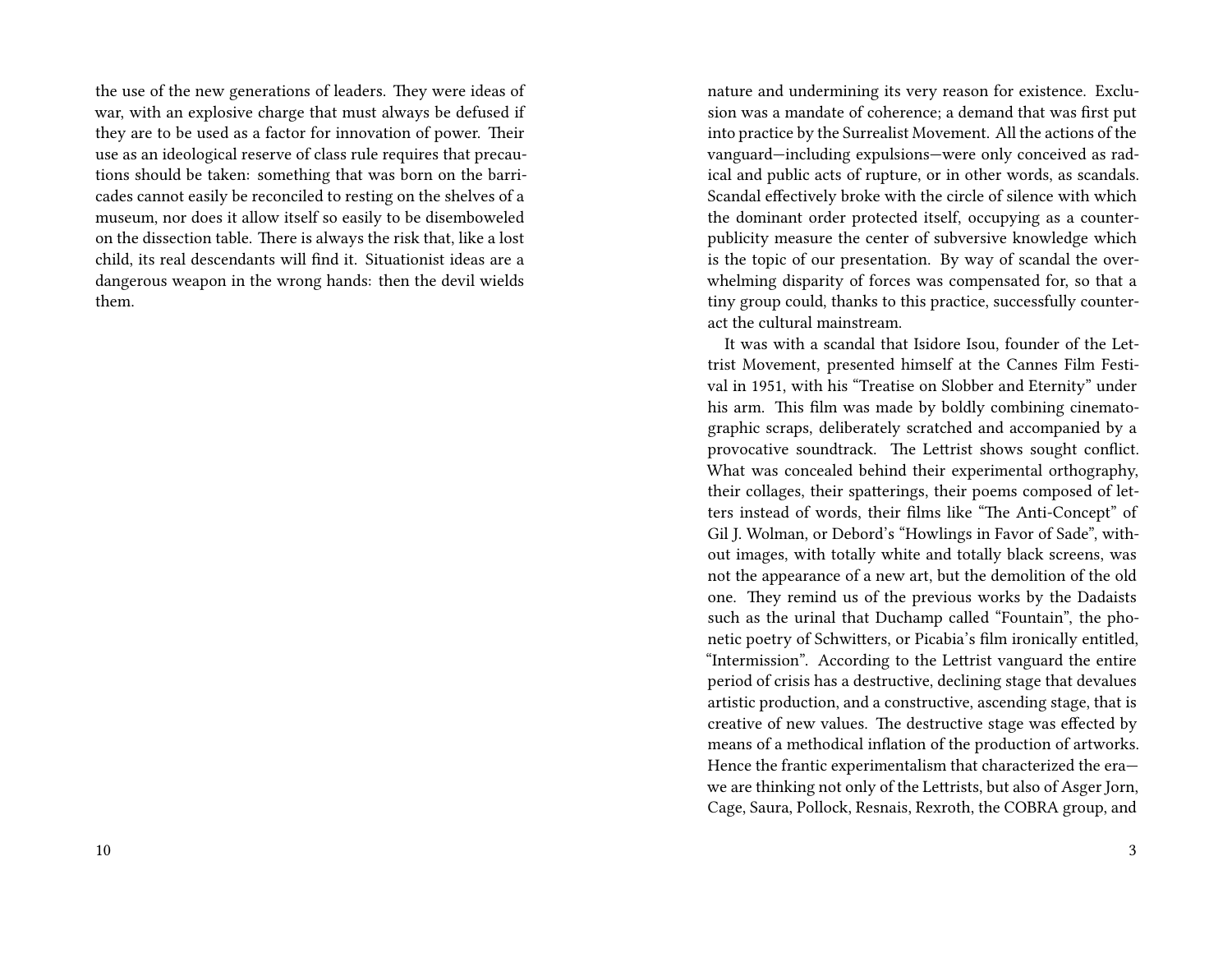so many others—in opposition to the recuperation of which, which proceeded by way of the erection of a new dogmatism, the Lettrist left arose. The latter having constituted an International, its members thought that the "ascendant" moment had not yet arrived because the social revolution had not yet taken place, and they openly advocated the abolition of art; they sought to continue to pursue the task of the subversion of values, constructing, via the "detourned" use of aesthetic elements, situations that would dissolve bourgeois conduct, new environments that were conducive to playfulness and wandering that would prevent a regression towards conformist behaviors. Hence the adjective "situationist": a situationist is someone who constructs situations.

In 1957 the L.I. held a congress in the small Italian town of Coscio d'Arroscia that was attended by other vanguardists, almost all of whom were members of the Imaginist Bauhaus, a kind of center that advocated a unitary use of the arts and fought against the instrumentalist rationalization of life that was implied by functionalism and "cutting edge" industrial design. Those who attended the congress decided to found a new International, the S.I. Debord drafted a pamphlet that would serve as a basis for membership, "Report on the Construction of Situations", and the S.I. took pains to distinguish itself from the rival vanguard, the surrealist movement, criticizing above all the latter's incursions into the irrational and its faith in the work of art. Debord would later summarize this critique in a lapidary phrase: "surrealism wanted to realize art without abolishing it." The situationists as a matter of principle believed in art conceived integrally and as a collective game, but not in the work of art. Their concept of the constructed situation coincided with that of the "moment" expressed by Lefebvre— "an attempt to attain the total realization of a possibility"—and their views had much in common with his critique of everyday life. Everyday life, once it was subjected to that modern form of capitalism that they called the "spectacle", marked the

thing in common with the S.I., and that is that they, too, were fighting against the outdated aesthetic and Calvinist morality of the traditional bourgeoisie, obviously not in favor of a revolution, but in favor of a renovated and postmodern capitalism. This recuperation broke with the past and liquidated the cultural tradition of national capitalism because they had become obstacles to economic growth. It cut the umbilical cord that united the ruling class with repressed sexuality and bourgeois statism because the accumulation of capital required their supersession. The deregulation of national markets also affected the terrain of ideas and, unfortunately, the "French theory" of the seventies—Foucault, Guattari, Lyotard, Deleuze, Derrida, Baudrillard, Negri, Lipovetsky—appeared at just the right time, as a reactionary counterweight to the situationist critique and as a neutralizing element of amalgamation of the first order. May '68 was reinterpreted as a transformation of the cultural paradigm, an ideological renewal, a "revolution" in customs, and even as the end of Modernity and of History. The achievements registered in the domain of personal freedom were nothing but the pale reflection of the freedom of the market. The words of Debord and his Italian colleague—"let the age recoil from itself while admiring itself for what it is"—were fully confirmed ten years after they were written.

For the revolutionaries a great deal was left unsaid after May, and what could be interpreted at the time as the perfection of theory, was instead nothing but a setback for the historical subject. The counterrevolution follows the same roads as the revolution, but as an enemy. For a long time, recuperation was its main weapon. So much garbage has accumulated and so much confusion has been sown, that an objective approach to the revolts of the sixties and seventies is no easy matter; and it is even harder to accurately restore them. Only a new revolutionary movement will be capable of doing so. The legacy of the S.I., however, is still dangerous, because so many people continue to decontextualize, neutralize, fragment and transplant it for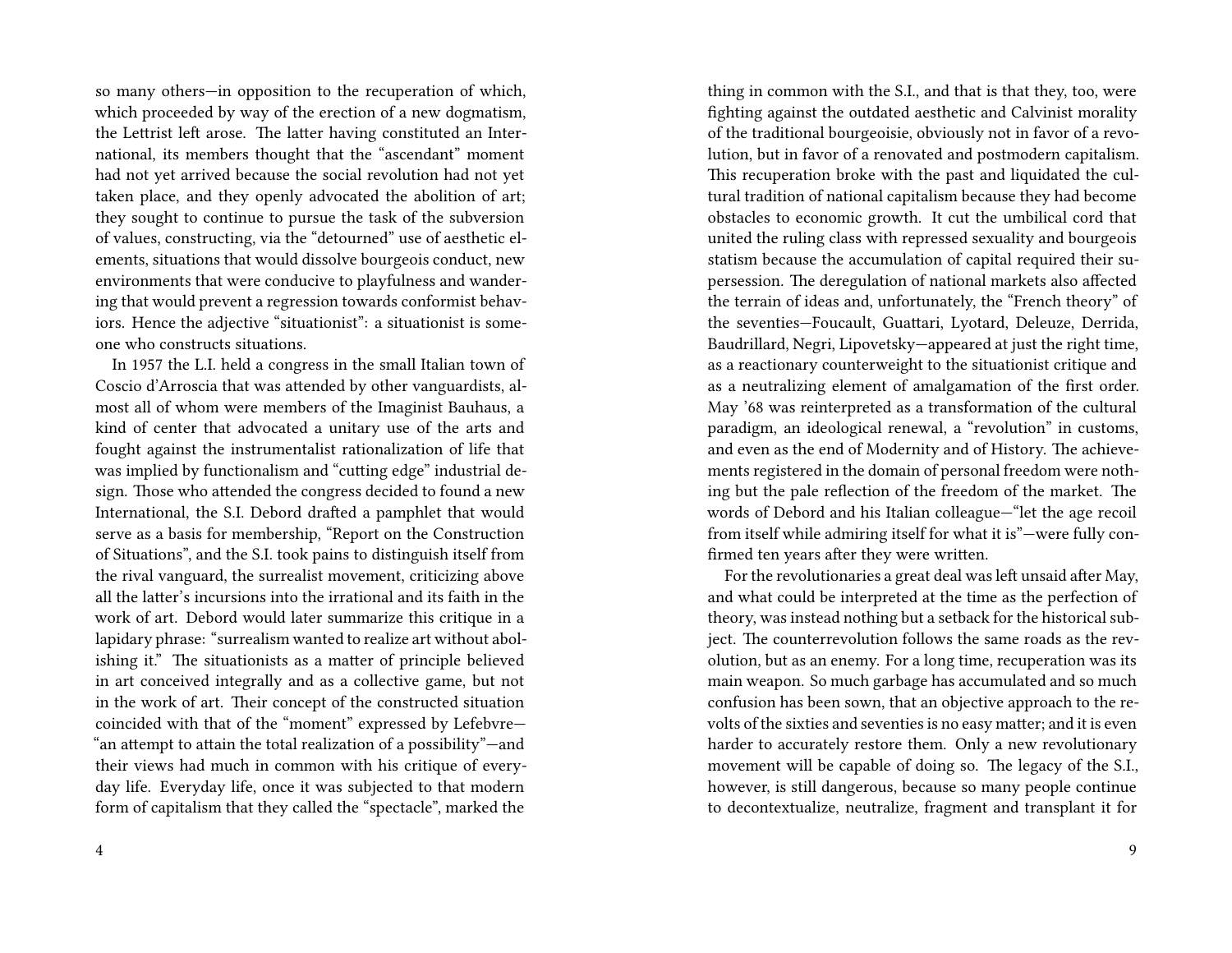explanation of its time than any other critique, but it had not foreseen that the social forces of capital would also use it to understand the times, in order to reinforce its order that was undergoing a process of transformation: it had not been predicted that the established order, in the heat of the struggle, would also become situationist!

In 1970 the S.I. entered into a period of paralysis and decline that an "orientation debate" was incapable of exorcising. In 1972 Debord and Sanguinetti officially proclaimed its dissolution. All kinds of explanations have been given for this: the falling out between Debord and Vaneigem, the S.I.'s two leading theoreticians; the inadequacy of the new members; that the time of the vanguards had come to an end; that the social question during times of class war could no longer be approached as a theory of revolution but must be considered in terms of a strategy of war…. Debord seemed to support the latter view when, regarding the Portuguese Revolution of the Carnations, he said that we should read Clausewitz before Marx. He was not that far off the mark, but he was not completely correct, either. Perhaps the time of the S.I. was over, but not that of the situationists. The proletariat engaged in various upsurges in different countries—Portugal, Italy, Spain, Poland but it remained at a standstill. The anti-nuclear movement rose to prominence, introducing new questions concerning the degradation of life on the planet that were already intuited in the "Theses on the S.I. and Its Time". And capitalist society, after decades of economic expansion, began to undergo restructuring in order to prepare for the qualitative leap forward that its historic enemy, the proletariat, had not chosen to make.

The ruling class knew how to utilize the cultural legacy that the working class had not taken advantage of, changing its language, its values, its traditions and its moral criteria in favor of a new era of domination. In an unprecedented process of recuperation, its intellectual mercenaries plunged deep into the contributions of the situationists. The recuperators had somecompletion of the process of proletarianization of the wage workers that had begun in the workshops and factories. It would be the point of departure for a more authentic class struggle, one that was less limited by economic constraints because it was inscribed in the rejection of work. The material framework within which it unfolded was conditioned by a repressive urbanism, which was being deliberately designed to isolate individuals, mechanize them and transform them into worker-consumers. The space that the new rationalist urbanism conceived nullified any possibility of play and encounter, which is why the situationists attempted to formulate a critique of spatial alienation in the theory of Unitary Urbanism, which contained Fourierist elements. The group's self-defense against the temptation of the work of art led to the first expulsions. Contact with the group led by Castoriadis, "Socialisme ou Barbarie", initiated by Frankin and Debord, put the unification of social critique and the critique of everyday life on the agenda, further isolating those who, by maintaining the separation of these domains, reproduced artistic inclinations. The will to realize art without abolishing it had led many pseudo-vanguardists to an indefinite complacent acceptance of the process of dissolution, attacking each element separately, whether form, or color, or material, or packaging. This process, by virtue of mere repetition, ended up securing a place in the catalogs of the critics, and thus became a profitable business. The S.I., like Hegel, thought that art had died as a means by which one could communicate the truth of this world, which was "now insufficient in the long historical journey towards self-consciousness", which was now the mission of a higher social-critical consciousness. The search for a unitary critique of class society made the definitive liquidation of the artistic phase imperative, leaving only those artists who had survived the splits.

Between 1962 and 1967 the S.I., reinforced by new members—Vaneigem, Kotanyi, Viénet, Khayati—elaborated